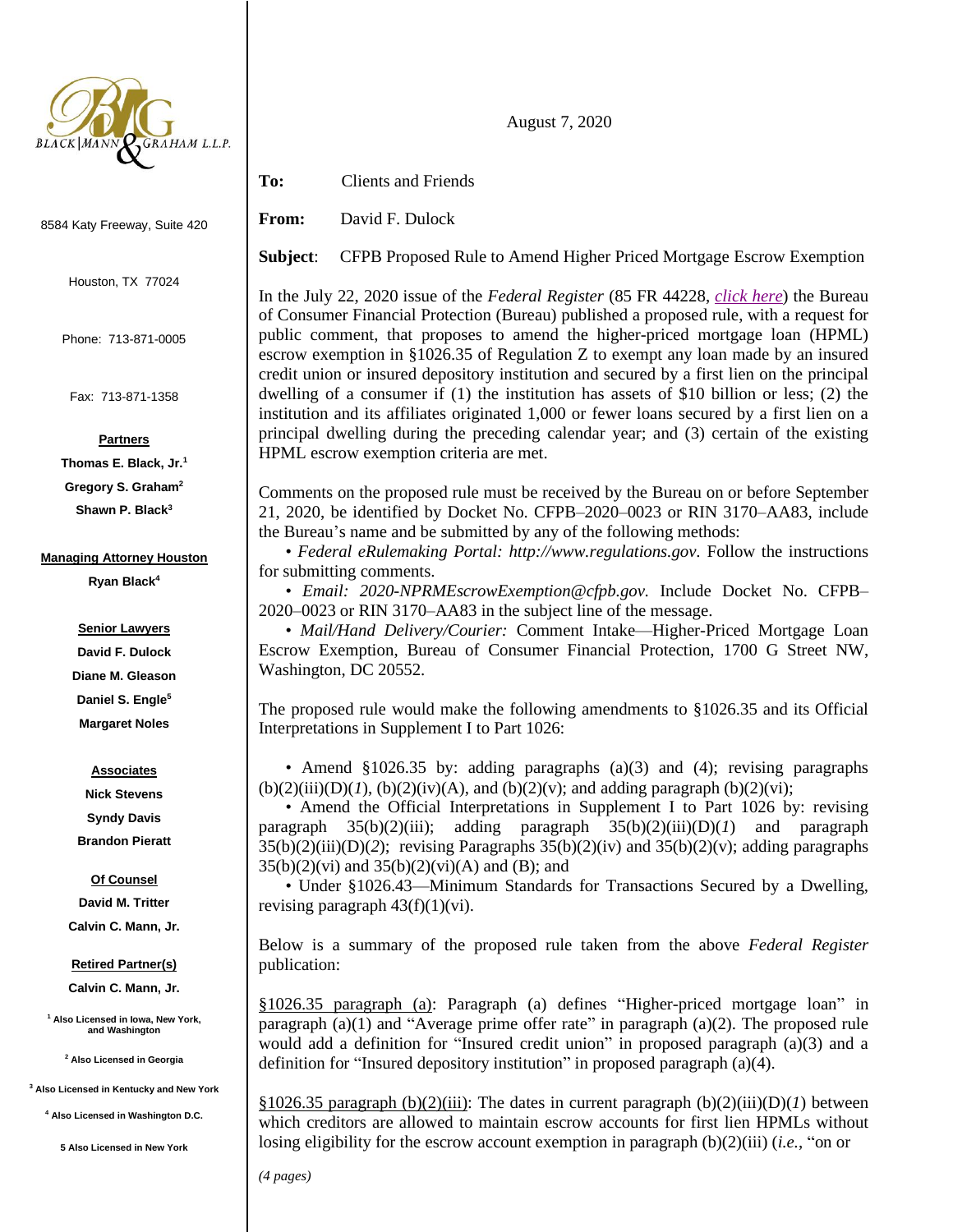Proposed Rule – HPML Escrow Exemption August 7, 2020 Page 2 of 4 Pages

after April 1, 2010, and before May 1, 2016"), if applied to insured credit unions and insured depository institutions who would otherwise qualify under the proposed rule's escrow account exemption criteria in proposed  $\S 1026.35(b)(2)(vi)$ , would cause many of these insured credit unions and insured depository institutions to be ineligible because they very likely have established escrow accounts for HPMLs after May 1, 2016, in compliance with the existing escrow requirements in  $\S 1026.35(b)(1)$ . For this reason, the proposed rule would remove the escrow account exemption before date of "May 1, 2016" in paragraph (b)(2)(iii)(D)(*1*) and would extend the before date to a date before "[DATE 90 DAYS AFTER THE EFFECTIVE DATE OF THE FINAL RULE]". *(In the preamble to the proposed rule, the Bureau states it is proposing that the final rule "take effect for mortgage applications received by an exempt institution on the date of the final rule's publication in the Federal Register.")*

Official Interpretations Comment  $35(b)(2)(iii)$ : The proposed rule would make the following amendments to comment 35(b)(2)(iii):

• Comment  $35(b)(2)(iii) - 1.ii.C$ : In 2019 a sentence describing the definition of "affiliate" was inadvertently deleted from comment  $35(b)(2)(iii) - 1.ii.C.$  No change in interpretation was intended and the proposed rule would add the deleted sentence back into this comment: "Affiliate' is defined in  $\S1026.32(b)(5)$  as 'any company that controls, is controlled by, or is under common control with another company, as set forth in the Bank Holding Company Act of 1956 (12 U.S.C. 1841 et seq.).'"

• Comment  $35(b)(2)(iii)$ -1.iv: The proposed rule would amend comment  $35(b)(2)(iii)$ -1.iv by adding references to the insured credit union and insured depository institution escrow account exemption in proposed §1026.35(b)(2)(vi).

**Comment**  $35(b)(2)(iii)(D)(1)-1$ : In 2019 comment  $35(b)(2)(iii)(D)(1)-1$  was inadvertently deleted from the Official Interpretations. No change in interpretation of the associated regulatory provisions was intended. To correct this deletion, the proposed rule would reinsert comment  $35(b)(2)(iii)(D)(I)-1$  into the Official Interpretations as amended by the proposed rule to reflect the before date change in paragraph  $(b)(2)(iii)(D)(I)$  and to add references to the insured credit union and insured depository institution escrow account exemption in proposed §1026.35(b)(2)(vi).

• Comment 35(b)(2)(iii)(D)(*2*)–1: In 2019 comment 35(b)(2)(iii)(D)(*2*)–1 also was inadvertently deleted from the Official Interpretations. No change in interpretation of the associated regulatory provisions was intended. To correct this deletion, the proposed rule would reinsert comment  $35(b)(2)(iii)(D)(2)-1$  into the Official Interpretations with no changes made.

§1026.35 paragraph (b)(2)(iv)(A): The proposed rule would amend paragraph (b)(2)(iv)(A) by removing paragraph  $(b)(2)(iv)(A)(3)$  because by its own terms paragraph  $(b)(2)(iv)(A)(3)$  ceased to have any force or effect on December 4, 2017. *(Paragraph (b)(2)(iv)(A)(*3*) provided that a county or census block could be designated as rural pursuant to an application process under section 89002 of the Helping Expand Lending Practices in Rural Communities Act, Public Law 114–94, title LXXXIX (2015) and that this paragraph would expire on December 4, 2017).)*

Official Interpretations Comment  $35(b)(2)(iv)$ : The proposed rule would amend comments  $35(b)(2)(iv) - 1$ .i and  $-2$ .i, comment  $35(b)(2)(iv) - 1$ .ii and comments  $35(b)(2)(iv) - 1$ .iii.A and D:

• Comments  $35(b)(2)(iv)-1$ , i and  $-2$ , i: The proposed rule would make conforming changes in comments  $35(b)(iv)-1$ , i and  $-2$ , i by removing references to the application process described in paragraph  $(b)(2)(iv)(A)(3)$ .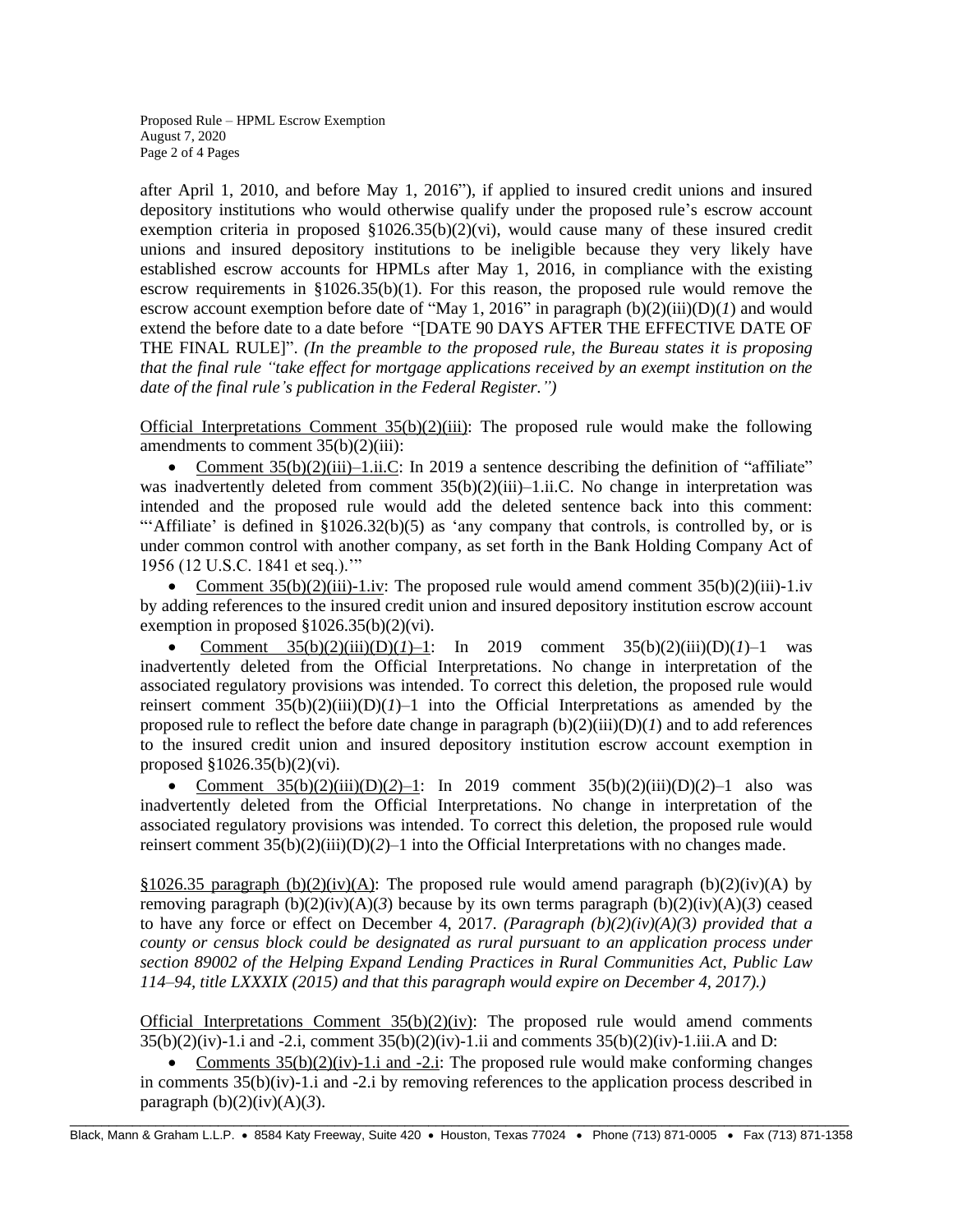Proposed Rule – HPML Escrow Exemption August 7, 2020 Page 3 of 4 Pages

• Comment  $35(b)(2)(iv)$ -1.ii: The proposed rule would remove the last two sentences from comment  $35(b)(2)(iv)$ -1.ii because the Bureau's June 23, 2020 interpretive rule, which describes the HMDA data to be used in determining whether an area is "underserved," explains that certain parts of the methodology described in comment  $35(b)(2)(iv)$ –1.ii became obsolete because they referred to HMDA data points replaced or otherwise modified by the 2015 HMDA Final Rule.

• Comments  $35(b)(2)(iv)-1.iii$ . A and D: The proposed rule would remove from these comments references to publishing the annual rural and underserved lists in the *Federal Register*.

Official Interpretations Comment  $43(f)(1)(vi)$ : The proposed rule also would make the same conforming changes in comments  $43(f)(1)(vi)$ -1.i and  $-1.i$ .A as made in comments  $35(b)(iv)$ -1.i and -2.i .

§1026.35 paragraph (b)(2)(v): Paragraph (b)(2)(v) currently provides that, unless otherwise exempted by  $\S 1026.35(b)(2)$ , the exemption to the escrow requirement will not be available for any first lien HPML that, at consummation, is subject to a commitment to be acquired by a person that does not satisfy the conditions for an exemption in §1026.35(b)(2)(iii) *(i.e.*, no forward commitment). The proposed rule would add references in paragraph  $(b)(2)(v)$  to the insured credit union and insured depository institution escrow account exemption in proposed §1026.35(b)(2)(vi).

Official Interpretations Comment  $35(b)(2)(v)$ -1: The proposed rule would make conforming changes in comment  $35(b)(2)(v)$ -1 by adding references to the insured credit union and insured depository institution escrow account exemption in proposed §1026.35(b)(2)(vi).

 $§1026.35$  paragraph (b)(2)(vi): In proposed paragraph (b)(2)(vi), the proposed rule would add the insured credit union and insured depository institution escrow account exemption from the HPML escrow requirement in paragraph (b)(1), as follows:

(vi) Except as provided in paragraph  $(b)(2)(v)$  of this section, an escrow account need not be established for a transaction made by a creditor that is an insured depository institution or insured credit union if, at the time of consummation:

 (A) As of the preceding December 31st, or, if the application for the transaction was received before April 1 of the current calendar year, as of either of the two preceding December 31sts, the insured depository institution or insured credit union had assets of \$10,000,000,000 or less, adjusted annually for inflation using the Consumer Price Index for Urban Wage Earners and Clerical Workers, not seasonally adjusted, for each 12-month period ending in November (see comment  $35(b)(2)(vi)(A)-1$  for the applicable threshold);

 (B) During the preceding calendar year, or, if the application for the transaction was received before April 1 of the current calendar year, during either of the two preceding calendar years, the creditor and its affiliates, as defined in §1026.32(b)(5), together extended no more than 1,000 covered transactions secured by a first lien on a principal dwelling; and

(C) The transaction satisfies the criteria in paragraphs  $(b)(2)(iii)(A)$  and  $(D)$  of this section.

This proposed new exemption from the HPML escrow requirement in paragraph (b)(1) would be narrower than the existing exemption in paragraph  $(b)(2)(iii)$  in the following ways: